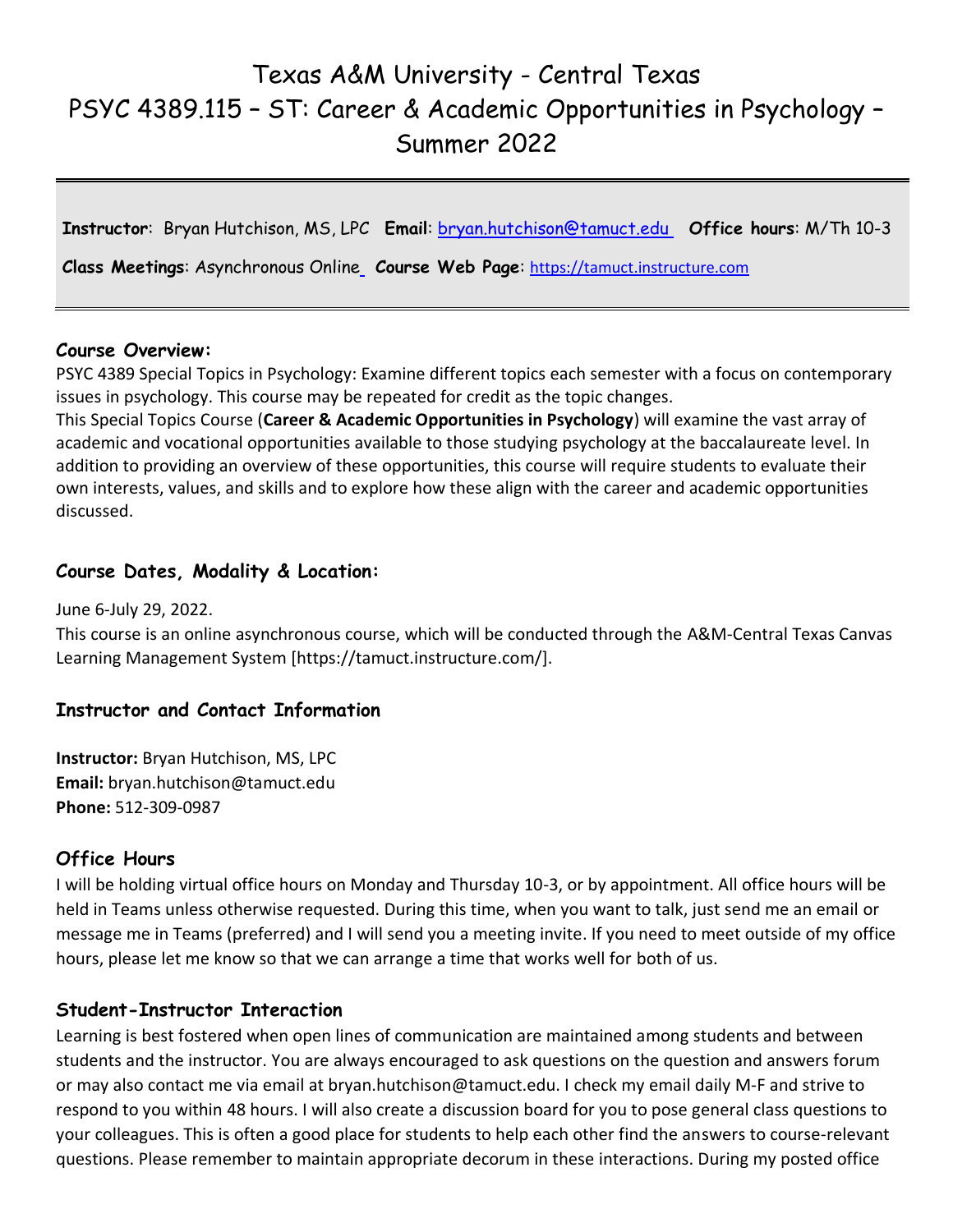hours, I can meet with you via Teams. If you need to meet with me outside of my regularly scheduled office hours, just let me know.

## **Participation and Attendance**

In an asynchronous online class, you have more flexibility to choose when you login to the class each week, but you will be expected to log on at least once per week, and generally will need to log on multiple times per week to ensure that you remain engaged in the course and with your peers, as well as with any updates to assignments, readings, messages, etc. There may be required meetings with me throughout the semester.

# **COVID-19**

COVID 19 is still causing unpredictable situations and interruptions in our daily lives. If you are sick or caring for someone who is sick, or if you are affected by the pandemic in some way throughout this course, please talk to me immediately so that accommodations can be made as soon as possible. I am here to help you be successful.

# **Emergency Warning System for Texas A&M University-Central Texas SAFEZONE**

SafeZone provides a public safety application that gives you the ability to call for help with the push of a button. It also provides Texas A&M University-Central Texas the ability to communicate emergency information quickly via push notifications, email, and text messages. All students automatically receive email and text messages via their myCT accounts. Downloading SafeZone allows access to push notifications and enables you to connect directly for help through the app. You can download SafeZone from the app store and use your myCT credentials to log in. If you would like more information, you can visit the SafeZone website [www.safezoneapp.com]. To register SafeZone on your phone, please follow these 3 easy steps: 1. Download the SafeZone App from your phone store using the link below: a. iPhone/iPad: [https://apps.apple.com/app/safezone/id533054756] b. Android Phone / Tablet

[https://play.google.com/store/apps/details?id=com.criticalarc.safezoneapp] 2. Launch the app and enter

your myCT email address (e.g. {name}@tamuct.edu) 3. Complete your profile and accept the terms of service.

# **TECHNOLOGY REQUIREMENTS AND SUPPORT**

#### **Technology Requirements**

This course will use the A&M-Central Texas Instructure Canvas learning management system. We strongly recommend the latest versions of Chrome or Firefox browsers. Canvas no longer supports any version of Internet Explorer. Logon to A&M-Central Texas Canvas [https://tamuct.instructure.com/] or access Canvas through the TAMUCT Online link in myCT [https://tamuct.onecampus.com/]. You will log in through our Microsoft portal. Username: Your MyCT email address. Password: Your MyCT password

## **Canvas Support**

Use the Canvas Help link, located at the bottom of the left-hand menu, for issues with Canvas. You can select "Chat with Canvas Support," submit a support request through "Report a Problem," or call the Canvas support line: 1-844-757-0953. For issues related to course content and requirements, contact your instructor.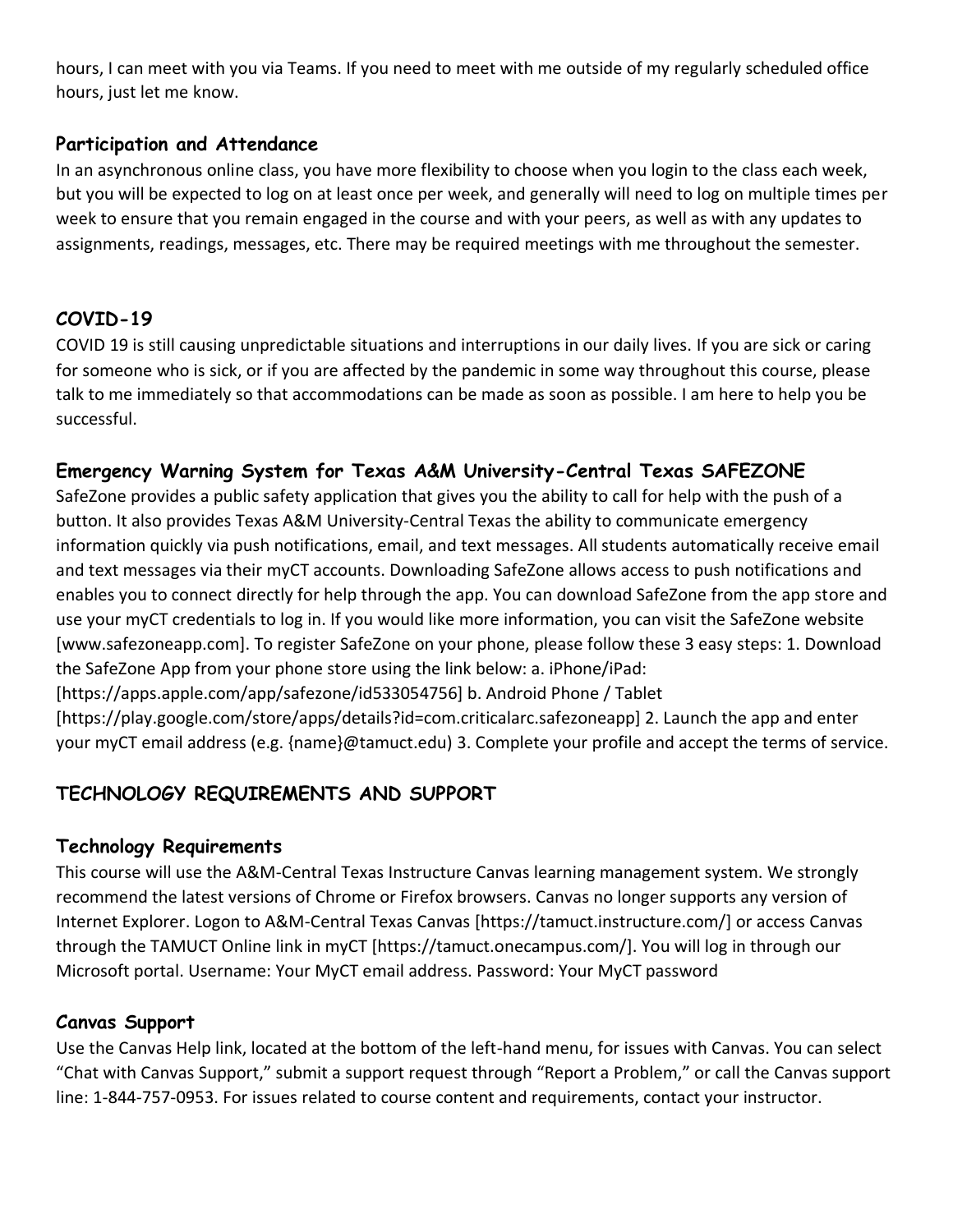## **Online Proctored Testing**

A&M-Central Texas uses Proctorio for online identity verification and proctored testing. This service is provided at no direct cost to students. If the course requires identity verification or proctored testing, the technology requirements are: Any computer meeting the minimum computing requirements, plus web camera, speaker, and microphone (or headset). Proctorio also requires the Chrome web browser with their custom plug in.

## **Other Technology Support**

For log-in problems, students should contact Help Desk Central, 24 hours a day, 7 days a week Email: helpdesk@tamu.edu Phone: (254) 519-5466 Web Chat: [http://hdc.tamu.edu] Please let the support technician know you are an A&M-Central Texas student.

# **UNIVERSITY RESOURCES, PROCEDURES, AND GUIDELINES**

## **Drop Policy**

If you discover that you need to drop this class, you must complete the Drop Request Dynamic Form through Warrior Web. [https://dynamicforms.ngwebsolutions.com/casAuthentication.ashx?InstID=eaed95b9-f2be-45f3- a37d46928168bc10&targetUrl=https%3A%2F%2Fdynamicforms.ngwebsolutions.com%2FSubmit% 2FForm%2FStart%2F53b8369e-0502-4f36-be43-f02a4202f612]. Faculty cannot drop students; this is always the responsibility of the student. The Registrar's Office will provide a deadline on the Academic Calendar for which the form must be completed. Once you submit the completed form to the Registrar's Office, you must go into Warrior Web and confirm that you are no longer enrolled. If you still show as enrolled, FOLLOW-UP with the Registrar's Office immediately. You are to attend class until the procedure is complete to avoid penalty for absence. Should you miss the drop deadline or fail to follow the procedure, you will receive an F in the course, which may affect your financial aid and/or VA educational benefits.

#### **Academic Integrity**

Texas A&M University-Central Texas values the integrity of the academic enterprise and strives for the highest standards of academic conduct. A&M-Central Texas expects its students, faculty, and staff to support the adherence to high standards of personal and scholarly conduct to preserve the honor and integrity of the creative community. Any deviation by students from this expectation may result in a failing grade for the assignment and potentially a failing grade for the course. All academic misconduct concerns will be referred to the Office of Student Conduct. When in doubt on collaboration, citation, or any issue, please contact your instructor before taking a course of action. For more information regarding the Student Conduct process, [https://www.tamuct.edu/studentaffairs/student-conduct.html]. If you know of potential honor violations by other students, you may submit a report,

[https://cm.maxient.com/reportingform.php?TAMUCentralTexas&layout\_id=0].

#### **Academic Accommodations**

At Texas A&M University-Central Texas, we value an inclusive learning environment where every student has an equal chance to succeed and has the right to a barrier-free education. The Warrior Center for Student Success, Equity and Inclusion is responsible for ensuring that students with a disability receive equal access to the university's programs, services and activities. If you believe you have a disability requiring reasonable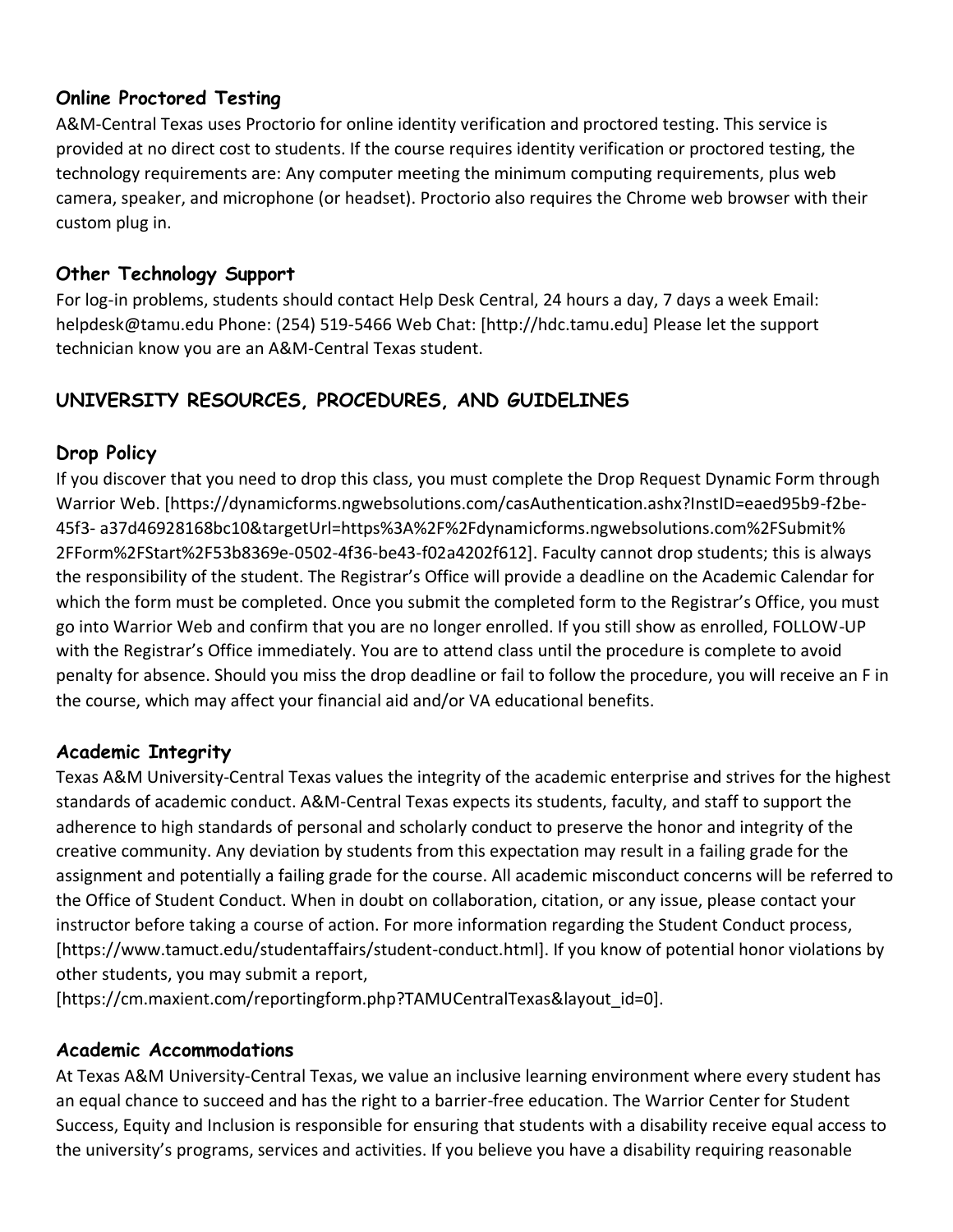accommodations, please contact the Office of Access and Inclusion, WH-212; or call (254) 501-5836. Any information you provide is private and confidential and will be treated as such. For more information, please visit our Access & Inclusion Canvas page (log-in required) [https://tamuct.instructure.com/courses/717] Important information for

## **Pregnant and/or Parenting Students**

Texas A&M University-Central Texas supports students who are pregnant and/or parenting. In accordance with requirements of Title IX and related guidance from US Department of Education's Office of Civil Rights, the Dean of Student Affairs' Office can assist students who are pregnant and/or parenting in seeking accommodations related to pregnancy and/or parenting. Students should seek out assistance as early in the pregnancy as possible. For more information, please visit Student Affairs [https://www.tamuct.edu/studentaffairs/pregnant-and-parentingstudents.html]. Students may also contact the institution's Title IX Coordinator. If you would like to read more about these requirements and guidelines online, please visit the website [http://www2.ed.gov/about/offices/list/ocr/docs/pregnancy.pdf]. Title IX of the Education Amendments Act of 1972 prohibits discrimination on the basis of sex and gender–including pregnancy, parenting, and all related conditions. A&M-Central Texas is able to provide flexible and individualized reasonable accommodation to pregnant and parenting students. All pregnant and parenting students should contact the Associate Dean in the Division of Student Affairs at (254) 501-5909 to seek out assistance. Students may also contact the University's Title IX Coordinator.

## **Tutoring**

Tutoring is available to all A&M-Central Texas students, both virtually and in-person. Student success coaching is available online upon request. If you have a question, are interested in becoming a tutor, or in need of success coaching contact the Warrior Center for Student Success, Equity and Inclusion at (254) 501-5836, visit the Warrior Center at 212 Warrior Hall, or by emailing WarriorCenter@tamuct.edu. To schedule tutoring sessions and view tutor availability, please visit Tutor Matching Services

[https://tutormatchingservice.com/TAMUCT] or visit the Tutoring Center in 111 Warrior Hall. Chat live with a remote tutor 24/7 for almost any subject from on your computer! Tutor.com is an online tutoring platform that enables A&M-Central Texas students to log in and receive online tutoring support at no additional cost. This tool provides tutoring in over 40 subject areas except writing support. Access Tutor.com through Canvas.

## **University Writing Center University Writing Center**

Located in Warrior Hall 416, the University Writing Center (UWC) at Texas A&M University–Central Texas (A&M–Central Texas) is a free service open to all A&M–Central Texas students. For the Spring 2022 semester, the hours of operation are from 10:00 a.m.-5:00 p.m. Monday thru Thursday in Warrior Hall 416 (with online tutoring available every hour as well) with satellite hours available online only Monday thru Thursday from 6:00- 9:00 p.m. and Saturday 12:00-3:00 p.m. Tutors are prepared to help writers of all levels and abilities at any stage of the writing process. While tutors will not write, edit, or grade papers, they will assist students in developing more effective composing practices. By providing a practice audience for students' ideas and writing, our tutors highlight the ways in which they read and interpret students' texts, offering guidance and support throughout the various stages of the writing process. In addition, students may work independently in the UWC by checking out a laptop that runs the Microsoft Office suite and connects to WIFI, or by consulting our resources on writing, including all of the relevant style guides. Whether you need help brainstorming ideas, organizing an essay, proofreading, understanding proper citation practices, or just want a quiet place to work, the UWC is here to help! Students may arrange a one-to-one session with a trained and experienced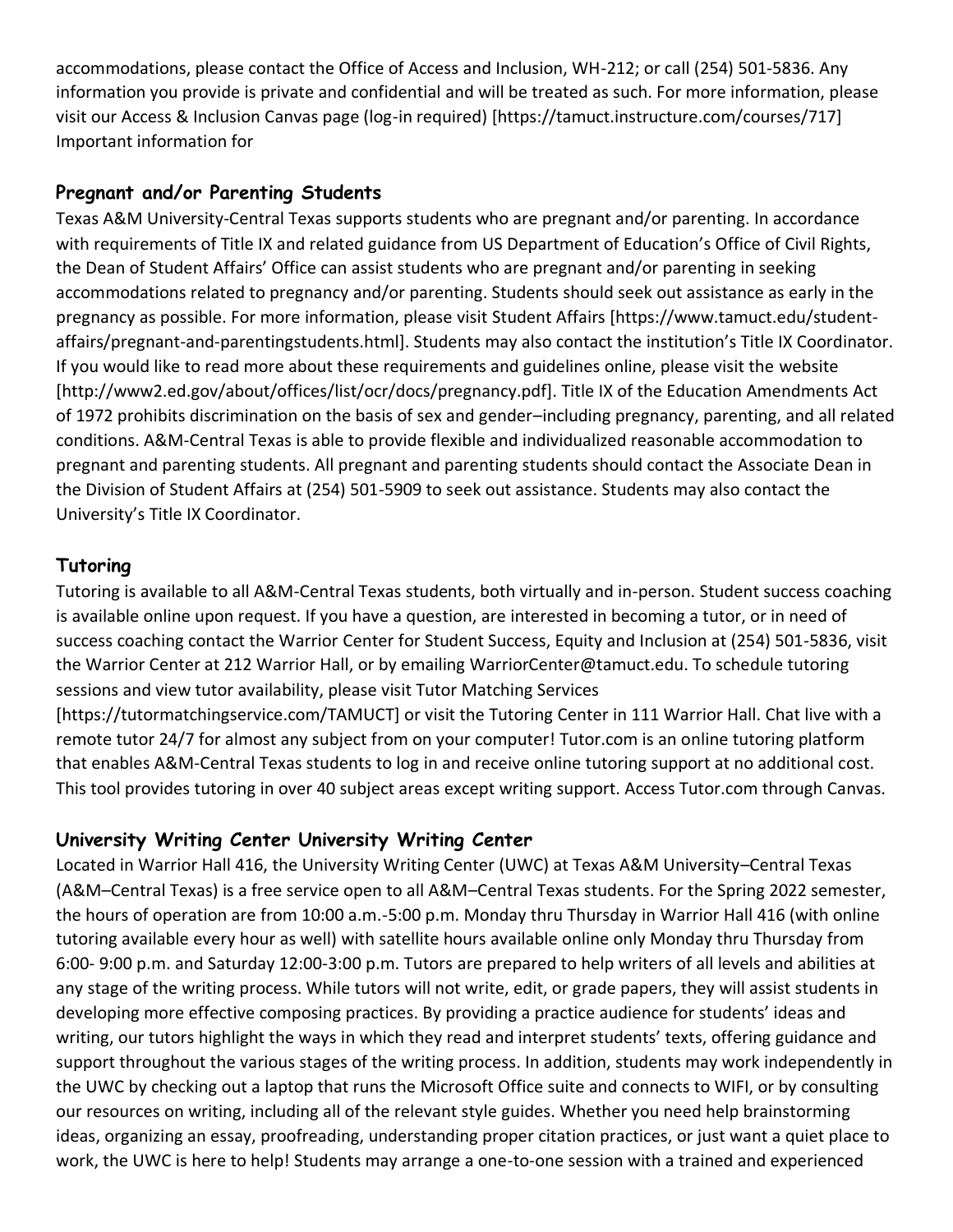writing tutor by making an appointment via WCOnline [https://tamuct.mywconline.com/]. In addition, you can email Dr. Bruce Bowles Jr. at bruce.bowles@tamuct.edu if you have any questions about the UWC, need any assistance with scheduling, or would like to schedule a recurring appointment with your favorite tutor by making an appointment via WCOnline [https://tamuct.mywconline.com/]. In addition, you can email Dr. Bruce Bowles Jr. at bruce.bowles@tamuct.edu if you have any questions about the UWC, need any assistance with scheduling, or would like to schedule a recurring appointment with your favorite tutor.

## **University Library**

The University Library provides many services in support of research across campus and at a distance. We offer over 200 electronic databases containing approximately 400,000 eBooks and 82,000 journals, in addition to the 96,000 items in our print collection, which can be mailed to students who live more than 50 miles from campus. Research guides for each subject taught at A&M-Central Texas are available through our website to help students navigate these resources. On campus, the library offers technology including cameras, laptops, microphones, webcams, and digital sound recorders. Research assistance from a librarian is also available 24 hours a day through our online chat service, and at the reference desk when the library is open. Research sessions can be scheduled for more comprehensive assistance, and may take place virtually through WebEx, Microsoft Teams or in-person at the library. Schedule an appointment here

[https://tamuct.libcal.com/appointments/?g=6956]. Assistance may cover many topics, including how to find articles in peer-reviewed journals, how to cite resources, and how to piece together research for written assignments. Our 27,000-square-foot facility on the A&M-Central Texas main campus includes student lounges, private study rooms, group work spaces, computer labs, family areas suitable for all ages, and many other features. Services such as interlibrary loan, TexShare, binding, and laminating are available. The library frequently offers workshops, tours, readings, and other events. For more information, please visit our Library website [http://tamuct.libguides.com/index].

## **A Note about Sexual Violence at A&M-Central Texas**

Sexual violence is a serious safety, social justice, and public health issue. The university offers support for anyone struggling with these issues. University faculty are mandated reporters, so if someone discloses that they were sexually assaulted (or a victim of Domestic/Dating Violence or Stalking) while a student at TAMUCT, faculty members are required to inform the Title IX Office. If you want to discuss any of these issues confidentially, you can do so through Student Wellness and Counseling (254-501-5955) located on the second floor of Warrior Hall (207L). Sexual violence can occur on our campus because predators often feel emboldened, and victims often feel silenced or shamed. It is incumbent on ALL of us to find ways to actively create environments that tell predators we don't agree with their behaviors and tell survivors we will support them. Your actions matter. Don't be a bystander; be an agent of change. For additional information on campus policy and resources visit the Title IX webpage [https://www.tamuct.edu/compliance/titleix.html].

## **Behavioral Intervention**

Texas A&M University-Central Texas cares about the safety, health, and well-being of its students, faculty, staff, and community. If you are aware of individuals for whom you have a concern, please make a referral to the Behavioral Intervention Team. Referring your concern shows you care. You can complete the referral online [https://cm.maxient.com/reportingform.php?TAMUCentralTexas&layout\_id=2]. Anonymous referrals are accepted. Please see the Behavioral Intervention Team website for more information [https://www.tamuct.edu/bit]. If a person's behavior poses an imminent threat to you or another, contact 911 or A&M-Central Texas University Police at 254-501-5805.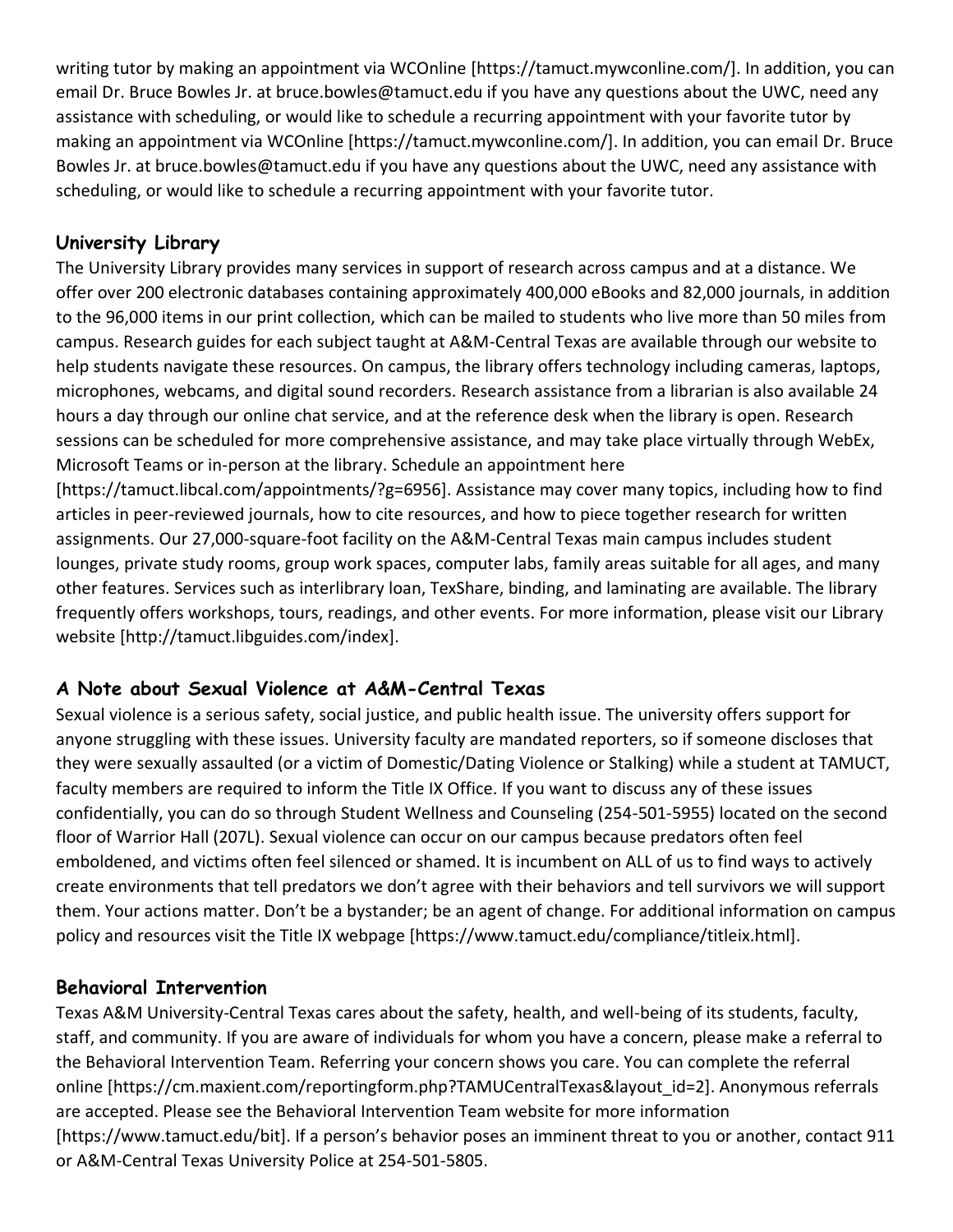## **Student Learning Outcomes**

| <b>Course-Level SLO</b>                   | Activity/Assignment Program-Level SLO |                                              |  |  |  |  |
|-------------------------------------------|---------------------------------------|----------------------------------------------|--|--|--|--|
| Demonstrate their content-specific        | Quizzes;                              | Demonstrate factual knowledge                |  |  |  |  |
| knowledge of careers in psychology and    | <b>Reflection Paper on</b>            | (terminology, classifications, methods,      |  |  |  |  |
| related fields, including the academic    | Interview                             | trends). $(1)$                               |  |  |  |  |
| requirements for pursing those careers.   |                                       |                                              |  |  |  |  |
| Develop informative presentations on      | Presentations                         | Demonstrate skill in expressing oneself in   |  |  |  |  |
| careers outside the field of psychology   |                                       | oral presentations and in writing. (4)       |  |  |  |  |
| that make use of the skills and knowledge |                                       |                                              |  |  |  |  |
| developed when earning a psychology       |                                       |                                              |  |  |  |  |
| degree.                                   |                                       |                                              |  |  |  |  |
| Formulate a career goal and articulate a  | Career Plan                           | Apply course material to improve thinking,   |  |  |  |  |
| multi-stage plan for achieving that goal. |                                       | problem solving, and decisions, both in      |  |  |  |  |
|                                           |                                       | coursework and in real-life situations. (3)  |  |  |  |  |
|                                           |                                       | Demonstrate skill in expressing oneself in   |  |  |  |  |
|                                           |                                       | oral presentations and in writing. (4)       |  |  |  |  |
|                                           |                                       | Find and use resources for answering         |  |  |  |  |
|                                           |                                       | questions and solving problems. (5)          |  |  |  |  |
| Design documents necessary to procure     | Vita/Résumé and Cover                 | Apply course material to improve thinking,   |  |  |  |  |
| desired employment and/or graduate        | letter                                | problem solving, and decisions, both in      |  |  |  |  |
| education.                                |                                       | coursework and in real-life situations. (3)  |  |  |  |  |
|                                           |                                       | Demonstrate specific skills, competencies,   |  |  |  |  |
|                                           |                                       | and points of view needed by                 |  |  |  |  |
|                                           |                                       | professionals in fields most closely related |  |  |  |  |
|                                           |                                       | to specific courses. (8)                     |  |  |  |  |
| Evaluate how their values, skills, and    | Journal entries                       | Analyze and critically evaluate ideas,       |  |  |  |  |
| knowledge align with different academic   |                                       | arguments, and points of view. (6)           |  |  |  |  |
| and career opportunities.                 |                                       | Demonstrate a clear understanding of, and    |  |  |  |  |
|                                           |                                       | commitment to, ethics and personal           |  |  |  |  |
|                                           |                                       | values. (7)                                  |  |  |  |  |

#### **Required Reading**

*Careers in Mental Health: Opportunities in Psychology, Counseling, and Social Work*. Metz, K. (2016). ISBN: 978-1-118-76792-4 *YOU DO NOT NEED TO BUY THIS BOOK.* IT IS AVAILABLE FOR FREE ONLINE THROUGH THE LIBRARY AS AN EBOOK. LINK IN CANVAS. *https://ebookcentral.proquest.com/lib/tamuct/detail.action?docID=4305741*

#### **Recommended Reading**

Major in Psychology: Achieving Your Educational and Career Goals. Helms, Jeffrey L.; Rogers, Daniel T. ISBN 978-1118741030

https://ebookcentral.proquest.com/lib/tamuct/detail.action?docID=1982917

#### **What you will be graded on:**

**I. Journal entries (7 entries X 20 points = 140 total points)**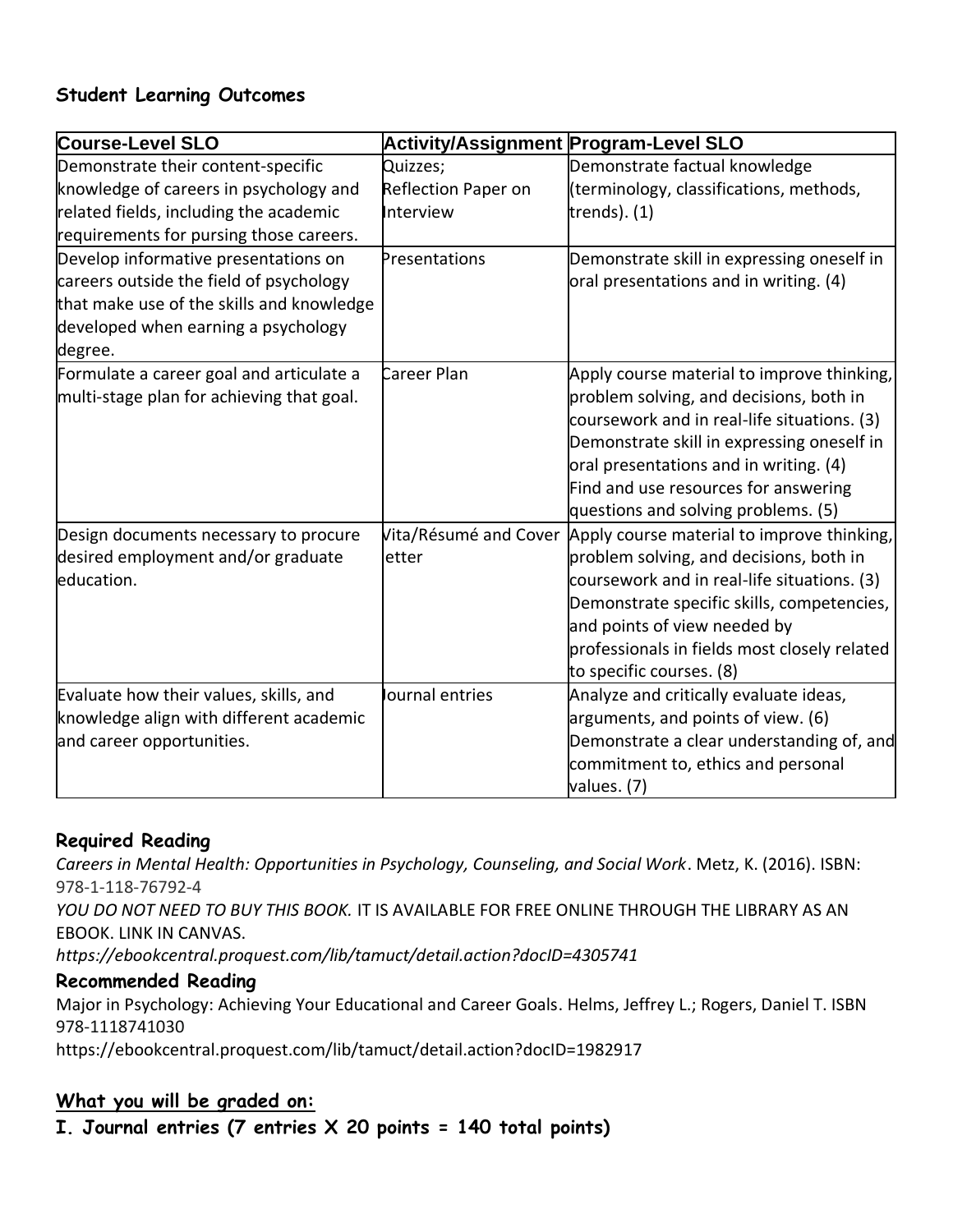Like discussion postings (except only I will see your entries), you will be given prompts to respond to seven different times during the semester. These journal entries will require you to reflect on material we have encountered in the class and to occasionally seek out additional information in order to respond. Journal entries are due at 11:59pm on the Sunday of the week they are assigned (see calendar below). Postings will be evaluated using the rubric posted below. Depth of thought evident in post:

0 = no entry; or entry is not explicitly related to an assigned prompt

5 = entry is reflective of limited thought/effort

10 = entry is reflective of moderate thought/effort

15 = entry is reflective of deep thought and/or high effort

Writing Standards:

- 0 = no entry; several writing and usage errors interfere with comprehension of the explanation
- 2.5 = some grammatical errors distract the reader and slow comprehension of the explanation
- 5 = few grammatical errors if any; errors do not interfere with comprehension or distract reader

#### **II. Active Participation (60 points):**

We will only have 8 weeks this semester for this class. For each week, you can earn up to 5 points by actively participating in discussion boards, with a maximum of 40 points that can be earned. The other 20 points will be assigned based on your active engagement in "out-of-class" learning activities such as discussion panels or intern/job fairs (TBA). If you are unable to attend an out-of-class learning activity, please give me advanced notice so that an alternative to earning the points can be arranged for you that would otherwise be missed.

## **III. Vita or Résumé and Cover Letter (150 points)**

For this assignment you will be creating an audience-based résumé or vita and a cover letter. A résumé is typically used to describe one's skills and experiences when pursuing opportunities in the job market, and vita (or curriculum vitae) is the academic equivalent used when pursuing opportunities to study further or to work in academia. You will choose which of these two to create. Begin the assignment by identifying a job/internship posting which interests you (this could be something you are qualified for now or that you expect to be qualified for in the future). Note: it will be much easier to complete this assignment if you find a detailed and specific posting. You will then create your résumé /vita and cover letter as if you were applying for this position. A rubric will be provided with additional details.

## **IV. Reflection Paper on Interview (100 points)**

You will identify someone who is working in a career that interests you and conduct a brief interview with them. You will write a brief (400-600 words) paper *summarizing* what you learned and *reflecting* on how the experience impacted your thinking about future academic/career planning. You will also copy me (CC or BCC) the thank you email that you sent to the person you interviewed. If you choose to send a handwritten thank you note, I will accept a copy of that. A rubric will be provided with additional details.

## **V. Presentation (100 points)**

During the first part of the class, we will focus on careers in psychology and related fields that primarily require a graduate degree. However, a significant portion of students who study psychology at the undergraduate level enter the job market without additional schooling. You will be tasked with identifying a career for which undergraduate psychology education is good preparation and for which additional graduate training is not required. You will then prepare a brief (8-10 minute) presentation to the class summarizing key information about the job you chose. There are a variety of options to choose from (Vimeo, YouTube, Zoom, etc.) for creating a video presentation. Please note, this presentation must include video of you speaking. You